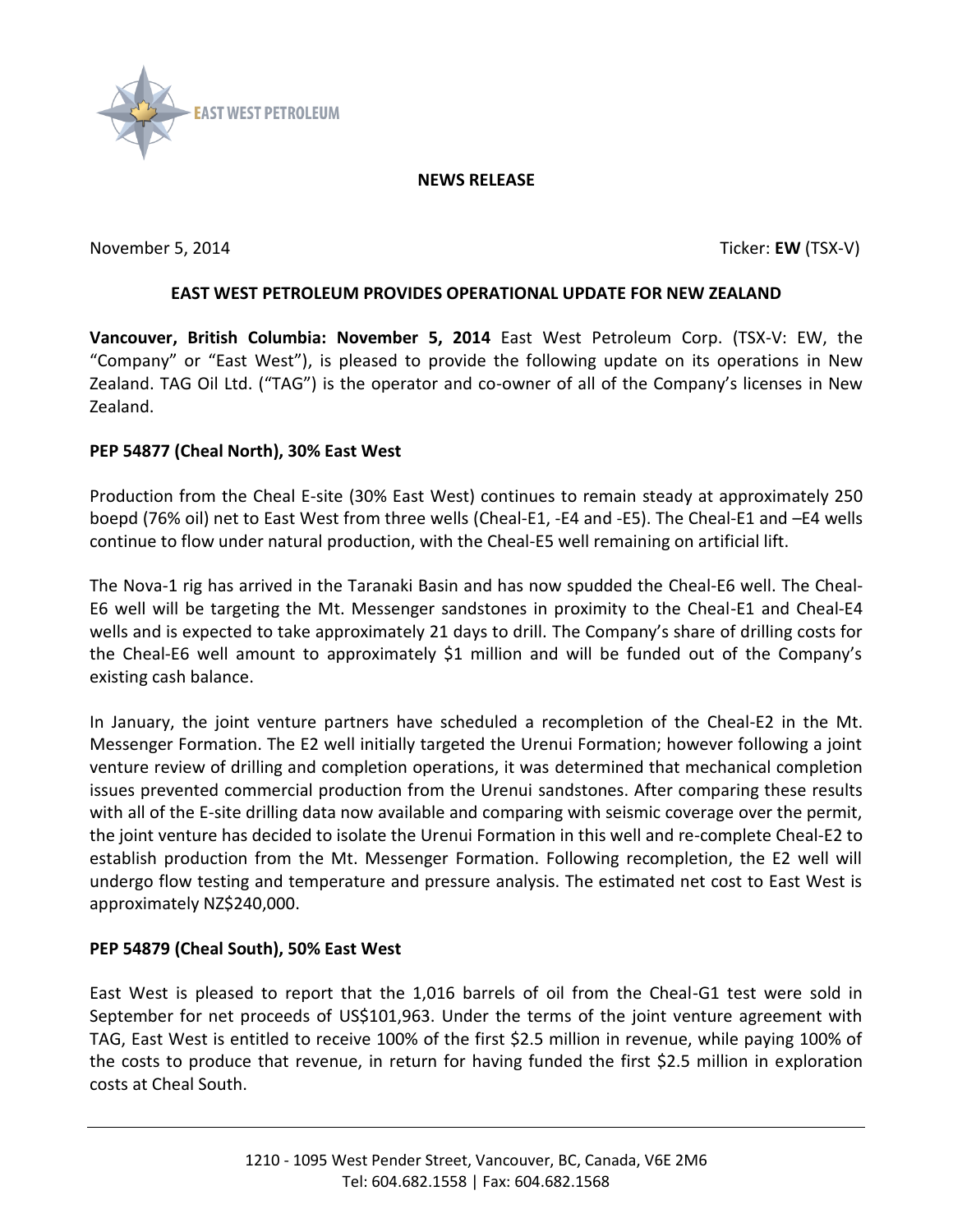The data from the Cheal-G1 test is now under review along with the data from the G2 and G3 wells and existing seismic data to determine the optimum development strategy for Cheal South.

### **About East West Petroleum Corp.**

East West Petroleum [\(http://www.eastwestpetroleum.ca\)](http://www.eastwestpetroleum.ca/) is a TSX Venture Exchange listed company established in 2010 to invest in international oil & gas opportunities. East West has built a diverse portfolio of attractive exploration assets covering a gross area of approximately 1.3 million acres. The Company has its primary focus on two key areas: New Zealand, where it has established production and cash flow and is evaluating a low risk exploration play, and Romania where it is fully carried on an upcoming high impact 12 well exploration program. In New Zealand, East West holds an interest in three exploration permits near to existing commercial production in the Taranaki Basin, operated by TAG Oil Ltd. (TSX: TAO); in December 2013, the Company was awarded a 40% interest in one block in the emerging East Coast Basin of New Zealand, which covers over 100,000 acres. The Company also has interests in four exploration concessions covering 1,000,000 acres in the prolific Pannonian Basin of western Romania with Naftna Industrija Srbije ("NIS").

Forward-looking information is subject to known and unknown risks, uncertainties and other factors that may cause the Company's actual results, level of activity, performance or achievements to be materially different from those expressed or implied by such forward-looking information. Such factors include, but are not limited to: the ability to raise sufficient capital to fund exploration and development; the quantity of and future net revenues from the Company's reserves; oil and natural gas production levels; commodity prices, foreign currency exchange rates and interest rates; capital expenditure programs and other expenditures; supply and demand for oil and natural gas; schedules and timing of certain projects and the Company's strategy for growth; competitive conditions; the Company's future operating and financial results; and treatment under governmental and other regulatory regimes and tax, environmental and other laws.

Prospective Resources are those quantities of petroleum estimated, as of a given date, to be potentially recoverable from undiscovered accumulations by application of future development projects. Prospective resources have both an associated chance of discovery and a chance of development. Prospective Resources are further subdivided in accordance with the level of certainty associated with recoverable estimates assuming their discovery and development and may be subclassified based on project maturity. Best estimate resources are considered to be the best estimate of the quantity that will actually be recovered from the accumulation. If probabilistic methods are used, this term is a measure of central tendency of the uncertainty distribution (most likely/mode, P50/median, or arithmetic average/mean). As estimates, there is no certainty that any portion of the resources will be discovered. If discovered, there is no certainty that it will be commercially viable to produce any portion of the resources that the estimated reserves or resources will be recovered or produced.

This list is not exhaustive of the factors that may affect our forward-looking information. These and other factors should be considered carefully and readers should not place undue reliance on such